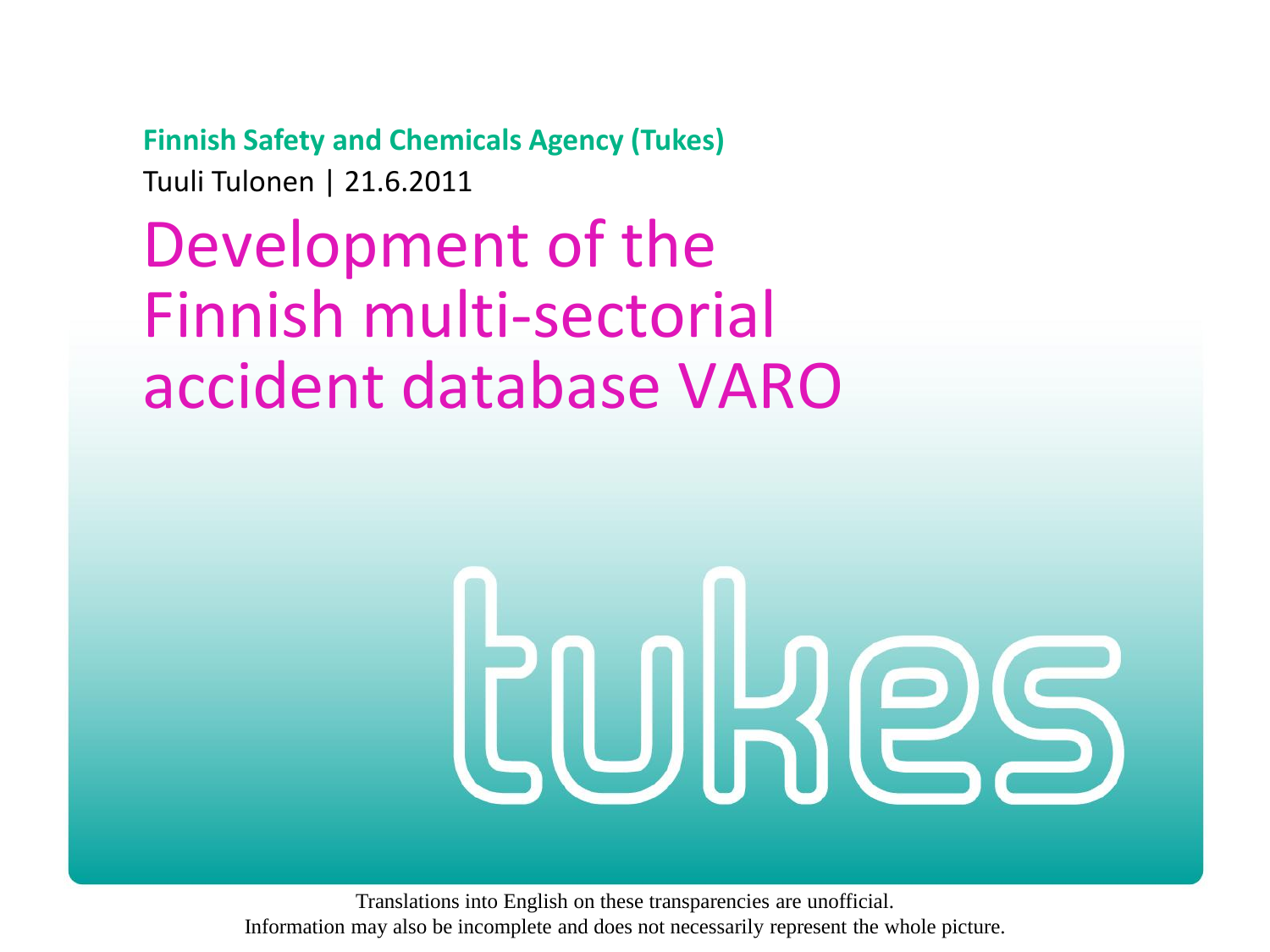## **About Tukes**

- The *Finnish Safety and Chemicals Agency* (1.1.2011-)
	- Formerly the Finnish Safety Technology Authority
- Oversight and promotion of technical safety and conformity related to *products, services and production systems, consumer safety, chemical safety and the safety and quality of plant protection products*
- The new Tukes is the *Finnish national agency responsible for chemicals product control* and an important partner of the European Chemicals Agency (ECHA).

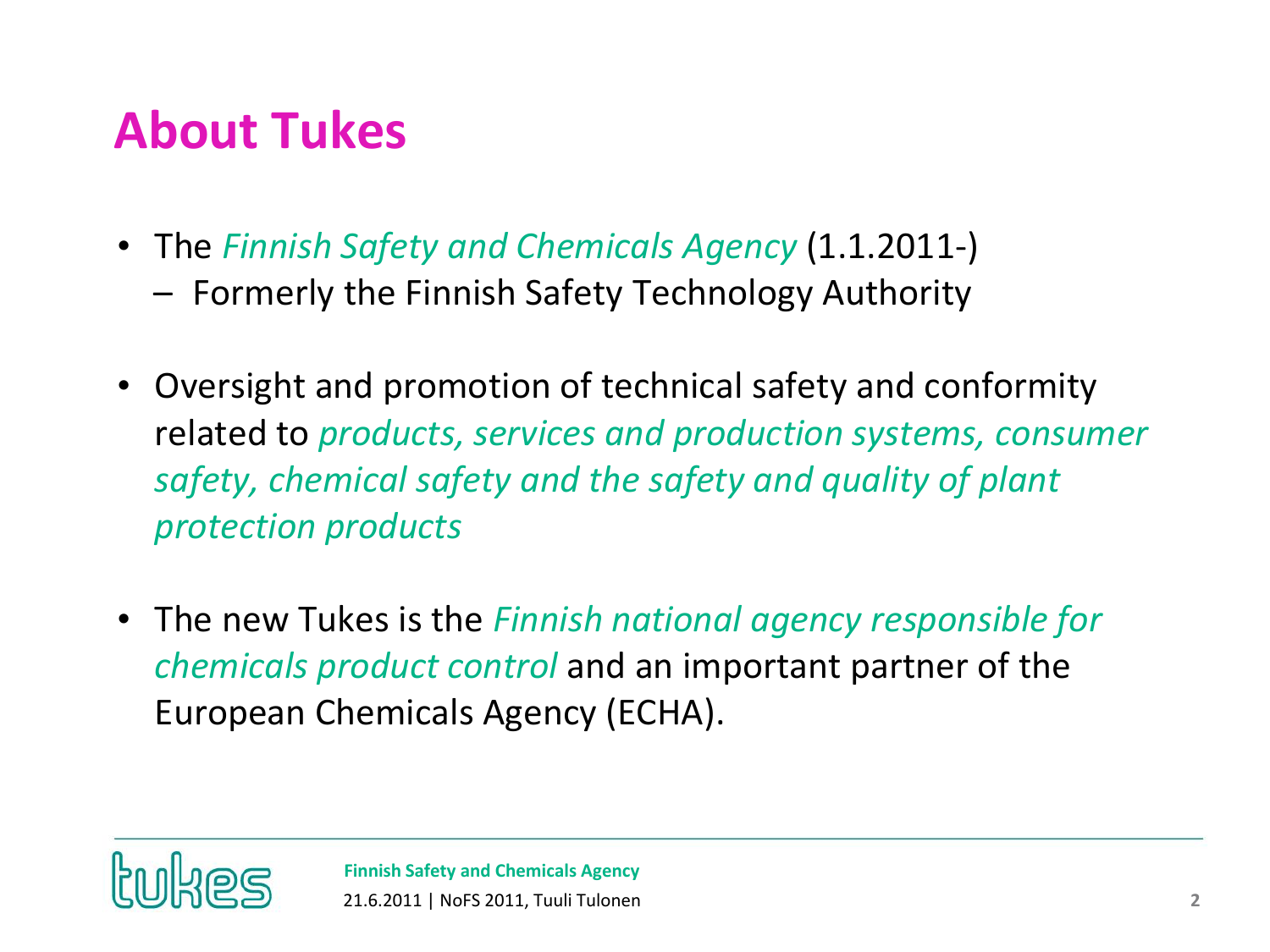# **VARO: What's going on today**

**WHOLE DATABASE IS UNDER REVIEW**

- What information is collected, how and from whom
- How could the information be used
- Reliability of statistics, national comparability
- International (Nordic?) comparability
- Etc.
- The aim is to "dig in deeper" into the potential of the database: what does the information tell us and how could it be utilized more efficiently.

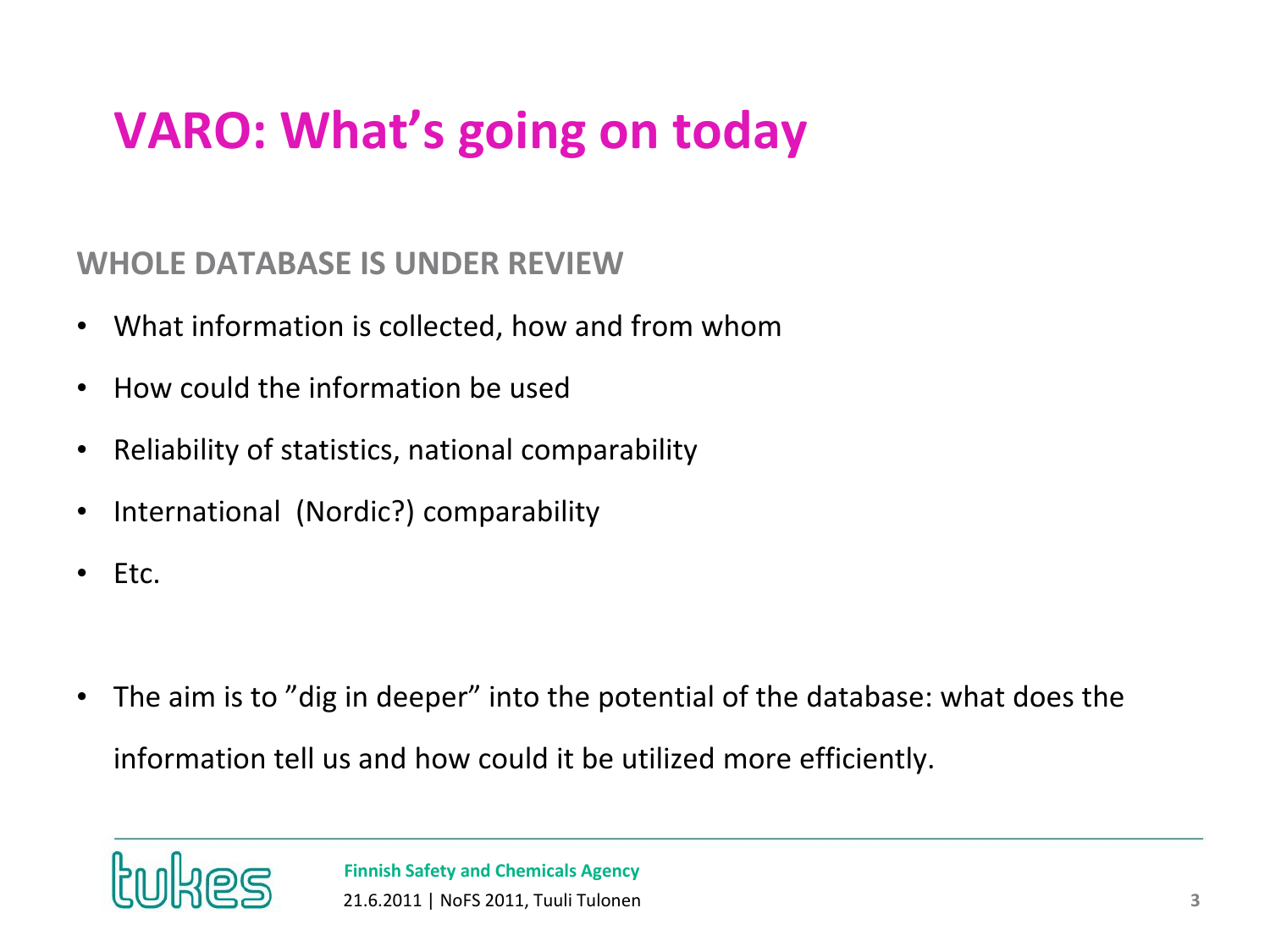## **VARO-database**

- Tukes collects information and also investigates accidents that occur in the sectors, which are under its supervision
- The information is inserted into the VARO-database
- The aim is to collect information concerning accidents for surveillance, training and communications
- With statistical information Tukes is able to keep track of the current status and the developments of safety.
- The statistics are also utilized in planning, actions and follow-up on the effectiveness of Tukes activities

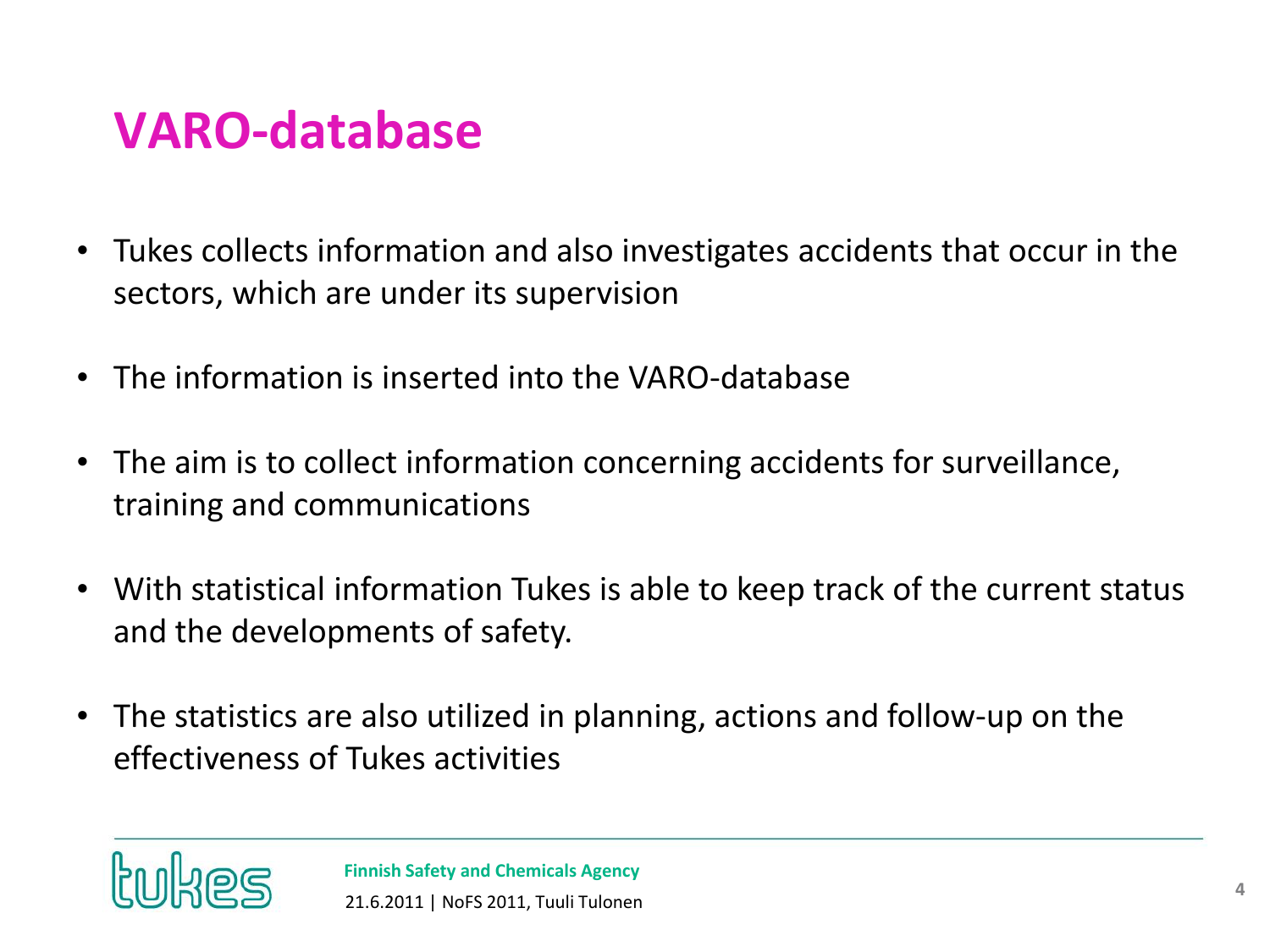## **Accident database VARO includes**

| 1972 | Mine accidents                                                                                                          |   |
|------|-------------------------------------------------------------------------------------------------------------------------|---|
| 1978 | Accidents related to manufacturing, processing and storage of<br>hazardous chemicals, pressure equipment and explosives |   |
| 1980 | <b>Fatal electrical accidents</b>                                                                                       |   |
| 1996 | All electrical accidents that are reported to Tukes<br>Elevator accidents                                               |   |
| 2006 | <b>Fatal electrical fires</b>                                                                                           |   |
| 2010 | Database includes ca. 5500 cases, annual increase ca. 400.                                                              |   |
| ခု   |                                                                                                                         |   |
|      | <b>Finnish Safety and Chemicals Agency</b><br>21.6.2011   NoFS 2011, Tuuli Tulonen                                      | 5 |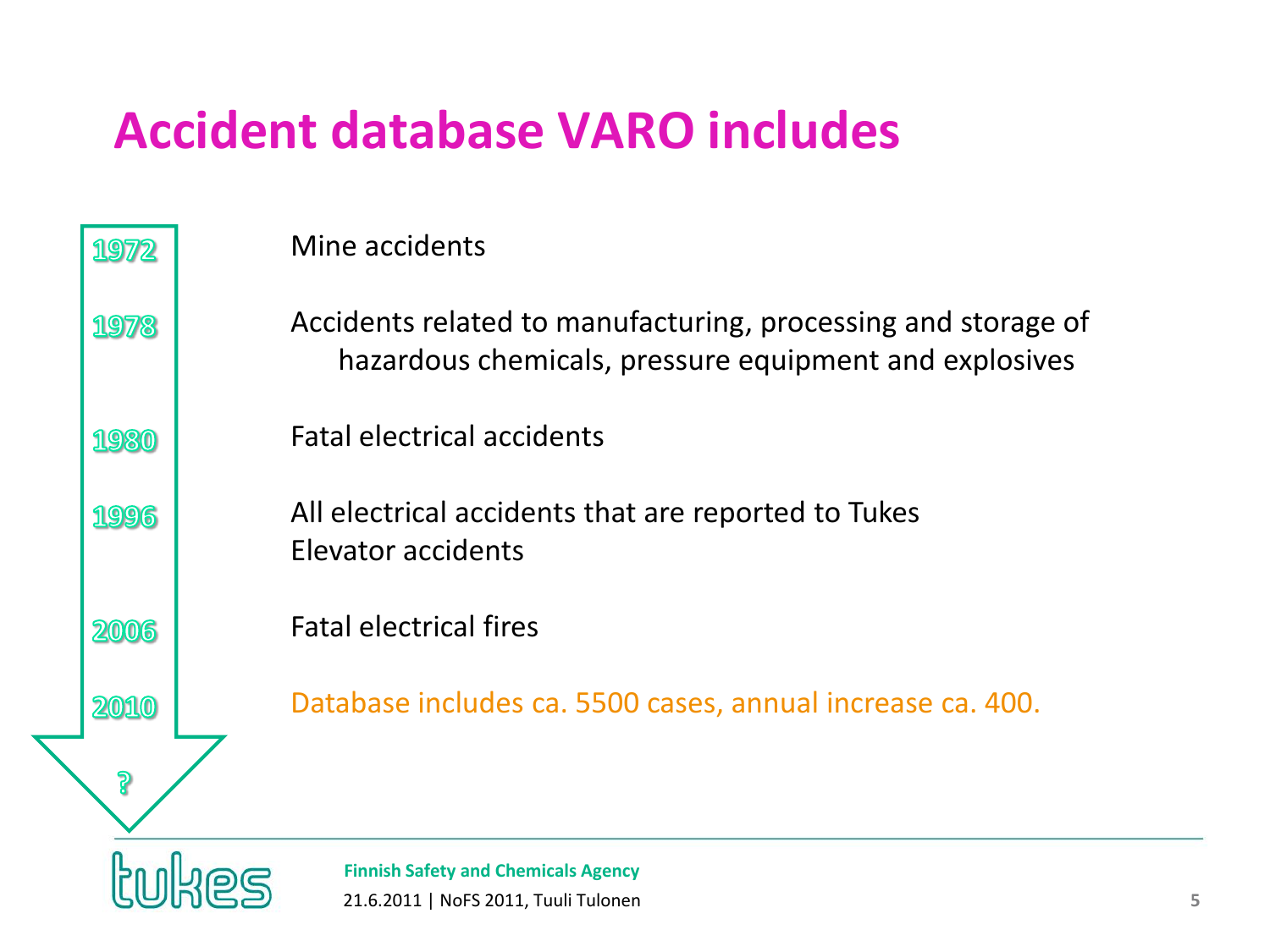# **Main sources of information**

- Accident investigations executed by Tukes (1-4 /year)
- Companies that operate in the sectors supervised by Tukes, and who are obliged by legislation to inform serious accidents directly to Tukes.
	- Obligation mentioned in e.g. chemical, pressure equipment, explosive, mining, and electrical safety legislation
- Other authorities
- Media coverage monitoring

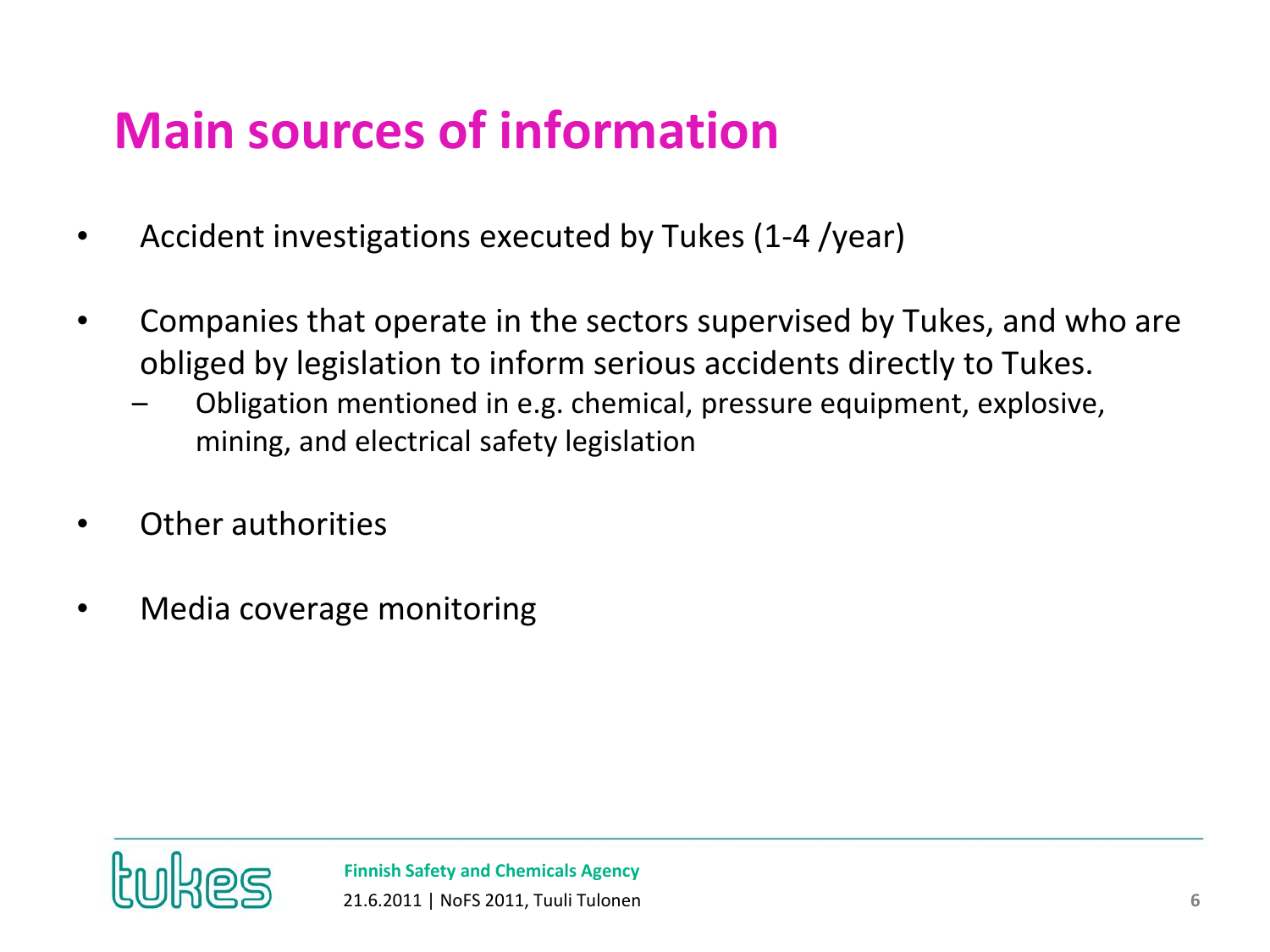#### **Accidents**

#### **in sectors supervised by Tukes**

| <b>Accident group</b>                        | 2006                     | 2007                         | 2008                     | 2009           | $\overline{2010}$ |
|----------------------------------------------|--------------------------|------------------------------|--------------------------|----------------|-------------------|
| Hazardous chemicals, Tukes' supervised sites | 33                       | 37                           | 35                       | 30             | 20                |
| Hazardous chemicals, other sites             | 117                      | 91                           | 102                      | 99             | 82                |
| Liquefied petroleum gas (LPG)                | 16                       | 11                           | 14                       | 18             | 14                |
| Natural gas                                  | $\mathbf{1}$             | 3                            | $\overline{\phantom{a}}$ |                | 3                 |
| <b>Explosives</b>                            | $\mathbf{1}$             |                              | $\overline{2}$           | $\mathbf{1}$   |                   |
| Fire works, self-made explosives             | 24                       | 37                           | 48                       | 57             | 21                |
| Pressure equipment                           | 14                       | 8                            | $\overline{7}$           | $\overline{7}$ | 9                 |
| Aerosols                                     | $\overline{\phantom{a}}$ | $\qquad \qquad \blacksquare$ |                          |                |                   |
| <b>Fatal electrical fires</b>                | 24                       | 17                           | 17                       | 22             | 21                |
| <b>Electrical accidents</b>                  | 57                       | 63                           | 67                       | 67             | 78                |
| Lifts                                        | $\overline{2}$           | $\overline{4}$               | $\overline{4}$           | $\overline{4}$ | 5                 |
| Mining, occupational accidents               | 27                       | 31                           | 28                       | 17             | 27                |
| Other mining accidents                       |                          |                              |                          | $\overline{2}$ | $\mathbf{1}$      |
| Transportation of hazardous substances       | $\overline{7}$           | $\overline{7}$               | 8                        | 3              | 8                 |
| <b>Total</b>                                 | 323                      | 309                          | 331                      | 327            | 289               |



•**Finnish Safety and Chemicals Agency**

21.6.2011 | NoFS 2011, Tuuli Tulonen **7**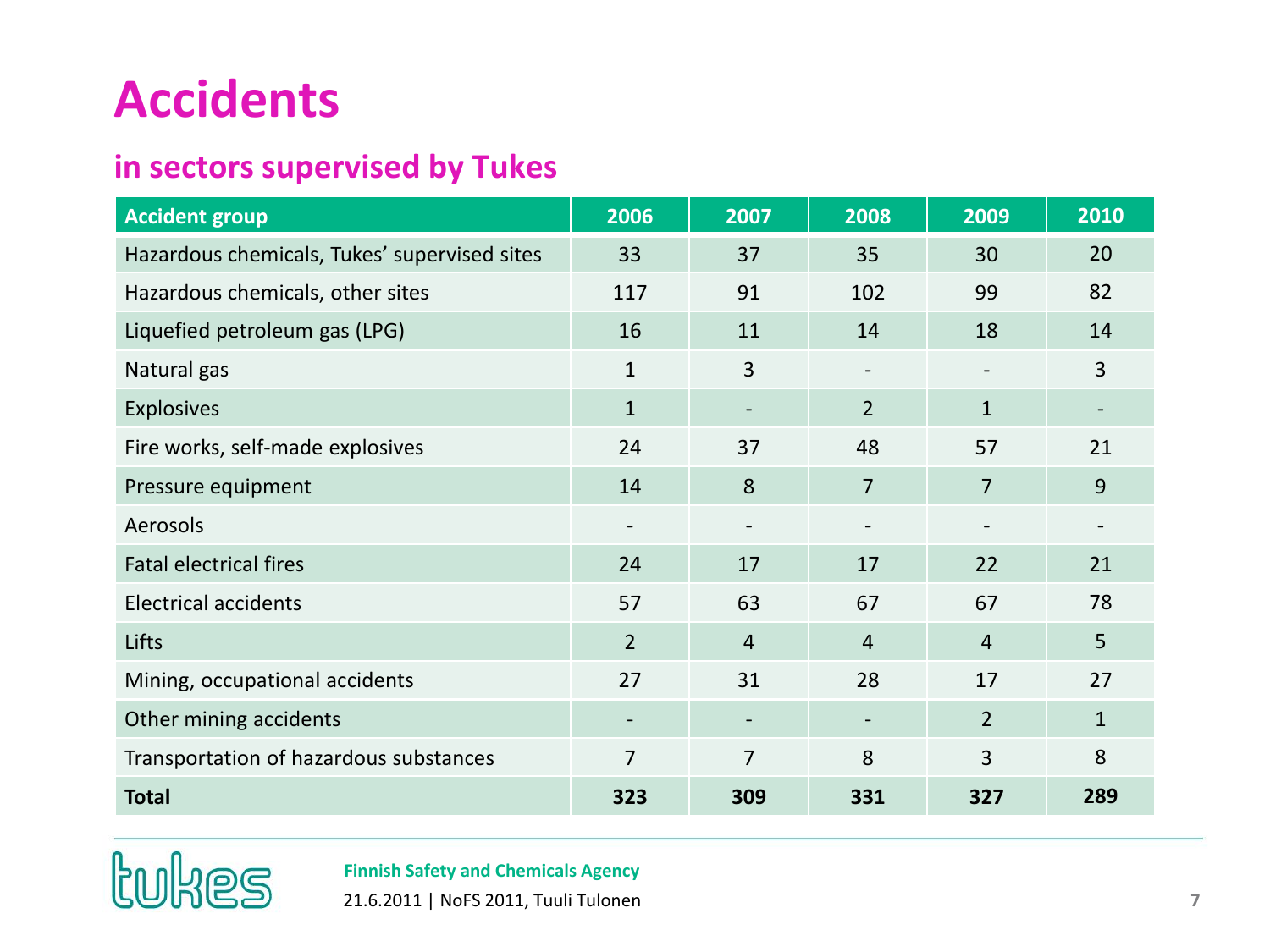## **Accidents in industry**





•**Finnish Safety and Chemicals Agency**

21.6.2011 | NoFS 2011, Tuuli Tulonen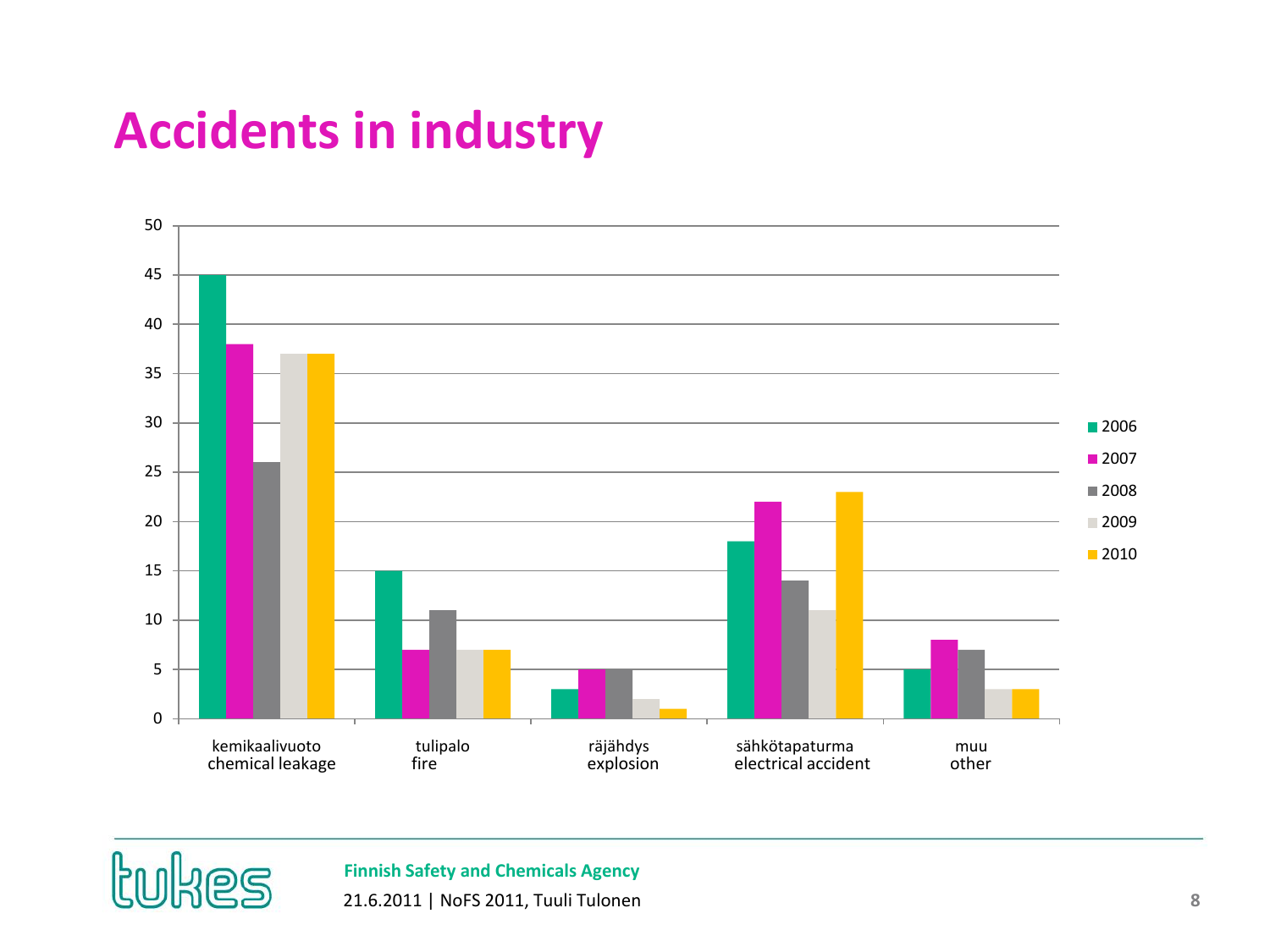#### **Work phase in accidents in industry 2010**





•**Finnish Safety and Chemicals Agency** 21.6.2011 | NoFS 2011, Tuuli Tulonen **9**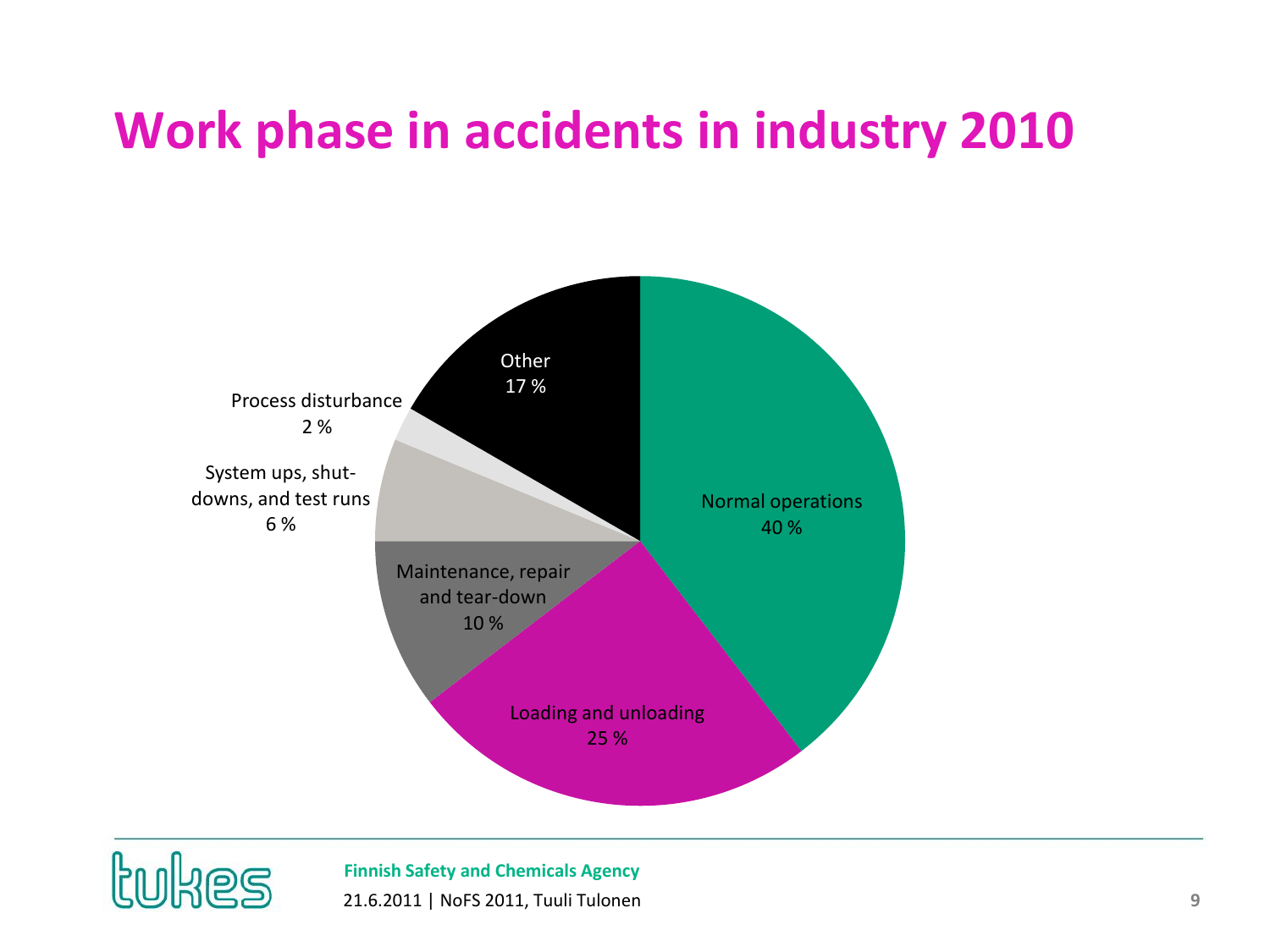## **Household accidents**

#### **Number and type of most common accidents**





•**Finnish Safety and Chemicals Agency**

21.6.2011 | NoFS 2011, Tuuli Tulonen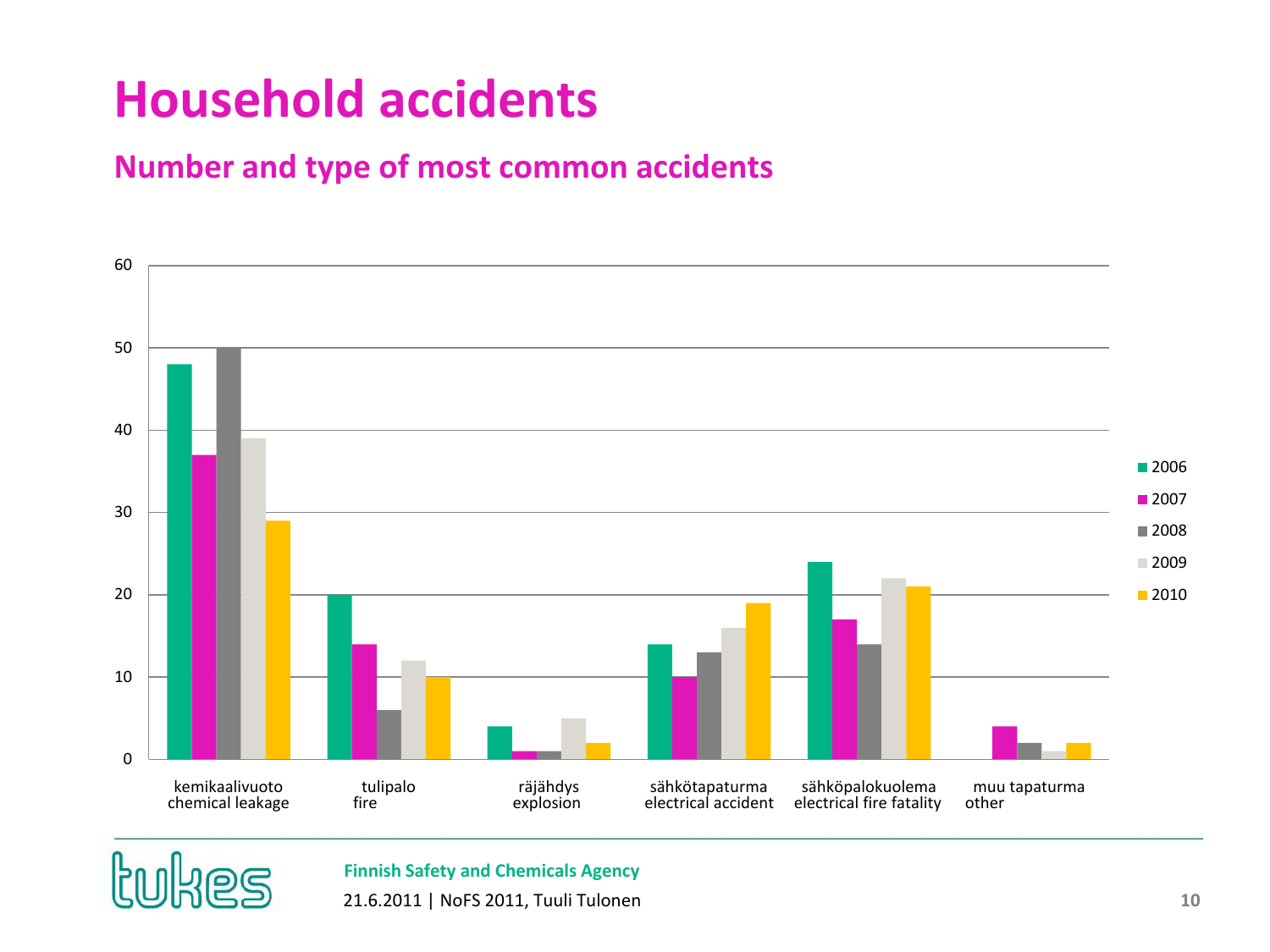# **Public accident information online**

•**FINNISH SAFETY AND CHEMICALS AGENCY (TUKES)**

Varo [http://varo.tukes.fi](http://varo.tukes.fi/)



•**Finnish Safety and Chemicals Agency** 21.6.2011 | NoFS 2011, Tuuli Tulonen **11**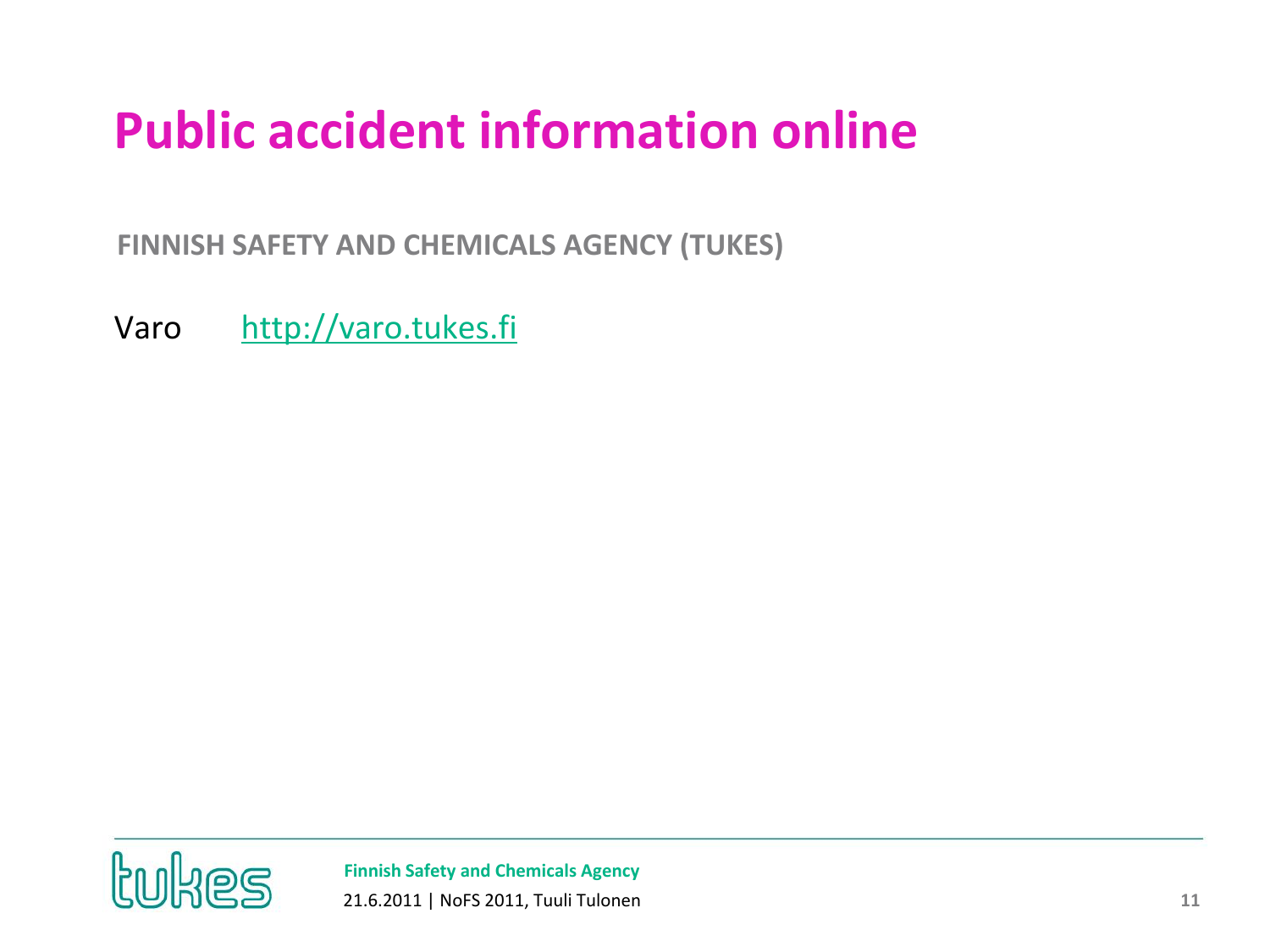

| Aloitussivu          |  |  |  |  |
|----------------------|--|--|--|--|
| Tiedonhaku -         |  |  |  |  |
| luokittelutiedoista  |  |  |  |  |
| Sanahaku raporteista |  |  |  |  |
| Palaute              |  |  |  |  |
| Käyttöohjeet         |  |  |  |  |
| Lopetus              |  |  |  |  |

| Edellinen<br><b>Tapauksen tiedot</b><br>Uusi haku<br>Paluu luettelonäyttöön<br>Seuraava |                                                                                                                                                                                                                                                                                                                                                                                                                                                                                                                                                                                                                  |       |         |  |  |  |  |  |
|-----------------------------------------------------------------------------------------|------------------------------------------------------------------------------------------------------------------------------------------------------------------------------------------------------------------------------------------------------------------------------------------------------------------------------------------------------------------------------------------------------------------------------------------------------------------------------------------------------------------------------------------------------------------------------------------------------------------|-------|---------|--|--|--|--|--|
|                                                                                         |                                                                                                                                                                                                                                                                                                                                                                                                                                                                                                                                                                                                                  |       |         |  |  |  |  |  |
| Tapaus                                                                                  | 4803                                                                                                                                                                                                                                                                                                                                                                                                                                                                                                                                                                                                             |       |         |  |  |  |  |  |
| Vuosi                                                                                   | 2006                                                                                                                                                                                                                                                                                                                                                                                                                                                                                                                                                                                                             |       |         |  |  |  |  |  |
| Pääryhma                                                                                | kemikaalit                                                                                                                                                                                                                                                                                                                                                                                                                                                                                                                                                                                                       |       |         |  |  |  |  |  |
| Tyyppi                                                                                  | nestevuoto                                                                                                                                                                                                                                                                                                                                                                                                                                                                                                                                                                                                       |       |         |  |  |  |  |  |
| Paikka                                                                                  | puunjalostus, kartonki- ja lastulevytehtaat                                                                                                                                                                                                                                                                                                                                                                                                                                                                                                                                                                      |       |         |  |  |  |  |  |
| Laiteryhmä                                                                              | paineettomat kiinteät varastosäiliöt                                                                                                                                                                                                                                                                                                                                                                                                                                                                                                                                                                             |       |         |  |  |  |  |  |
| Laite                                                                                   | PUTKI, LETKU                                                                                                                                                                                                                                                                                                                                                                                                                                                                                                                                                                                                     |       |         |  |  |  |  |  |
| Painelaiteluokka                                                                        | ei painelaite/laitteella ei merkitystä painelaitteena                                                                                                                                                                                                                                                                                                                                                                                                                                                                                                                                                            |       |         |  |  |  |  |  |
| <b>Toiminta</b><br>jatkuva prosessi                                                     |                                                                                                                                                                                                                                                                                                                                                                                                                                                                                                                                                                                                                  |       |         |  |  |  |  |  |
| Työvaihe                                                                                | NORMAALI KÄYTTÖ / TUOTANTOPROSESSI / TYÖVAIHE                                                                                                                                                                                                                                                                                                                                                                                                                                                                                                                                                                    |       |         |  |  |  |  |  |
| Tekninen syy                                                                            | Ei teknistä syytä, ei tiedossa                                                                                                                                                                                                                                                                                                                                                                                                                                                                                                                                                                                   |       |         |  |  |  |  |  |
| <b>Kuolleet</b>                                                                         | 0                                                                                                                                                                                                                                                                                                                                                                                                                                                                                                                                                                                                                |       |         |  |  |  |  |  |
| Loukkaantuneet                                                                          | l0                                                                                                                                                                                                                                                                                                                                                                                                                                                                                                                                                                                                               |       |         |  |  |  |  |  |
| Onnettomuuden<br>kuvaus                                                                 | LIPEÄVUOTO KARTONKITEHTAALLA<br>Kartonkitehtaan putken huuhteluvesi johdettiin vahingossa natriumhydroksidi-(lipeä-)säiliöön.<br>Säiliö täyttyi ja valui yli. Säiliö sijaitsi kemikaaliosaston katolla usean metrin korkeudessa<br>maan pinnasta. Vedellä laimentunut lipeä valui säiliön ulkopintaa pitkin tehdasalueen<br>asfalttipihalle ja sadevesiviemäriin sekä sitä kautta puhdasvesikanaaliin. 6 000 litraa<br>laimentunutta lipeäliuosta vuoti tehtaan pihalle. Tehtaan henkilökunta ja pelastuslaitos saivat<br>vuodon rajattua ja poistettua.<br><b>LÄHDE</b><br>pelastuslaitosten Pronto-järjestelmä |       |         |  |  |  |  |  |
|                                                                                         |                                                                                                                                                                                                                                                                                                                                                                                                                                                                                                                                                                                                                  |       |         |  |  |  |  |  |
| Aine                                                                                    |                                                                                                                                                                                                                                                                                                                                                                                                                                                                                                                                                                                                                  | Määrä | Yksikkö |  |  |  |  |  |
| Natriumhydroksidi (lipeä)                                                               |                                                                                                                                                                                                                                                                                                                                                                                                                                                                                                                                                                                                                  |       |         |  |  |  |  |  |
| Vesi, vesihövry                                                                         |                                                                                                                                                                                                                                                                                                                                                                                                                                                                                                                                                                                                                  |       |         |  |  |  |  |  |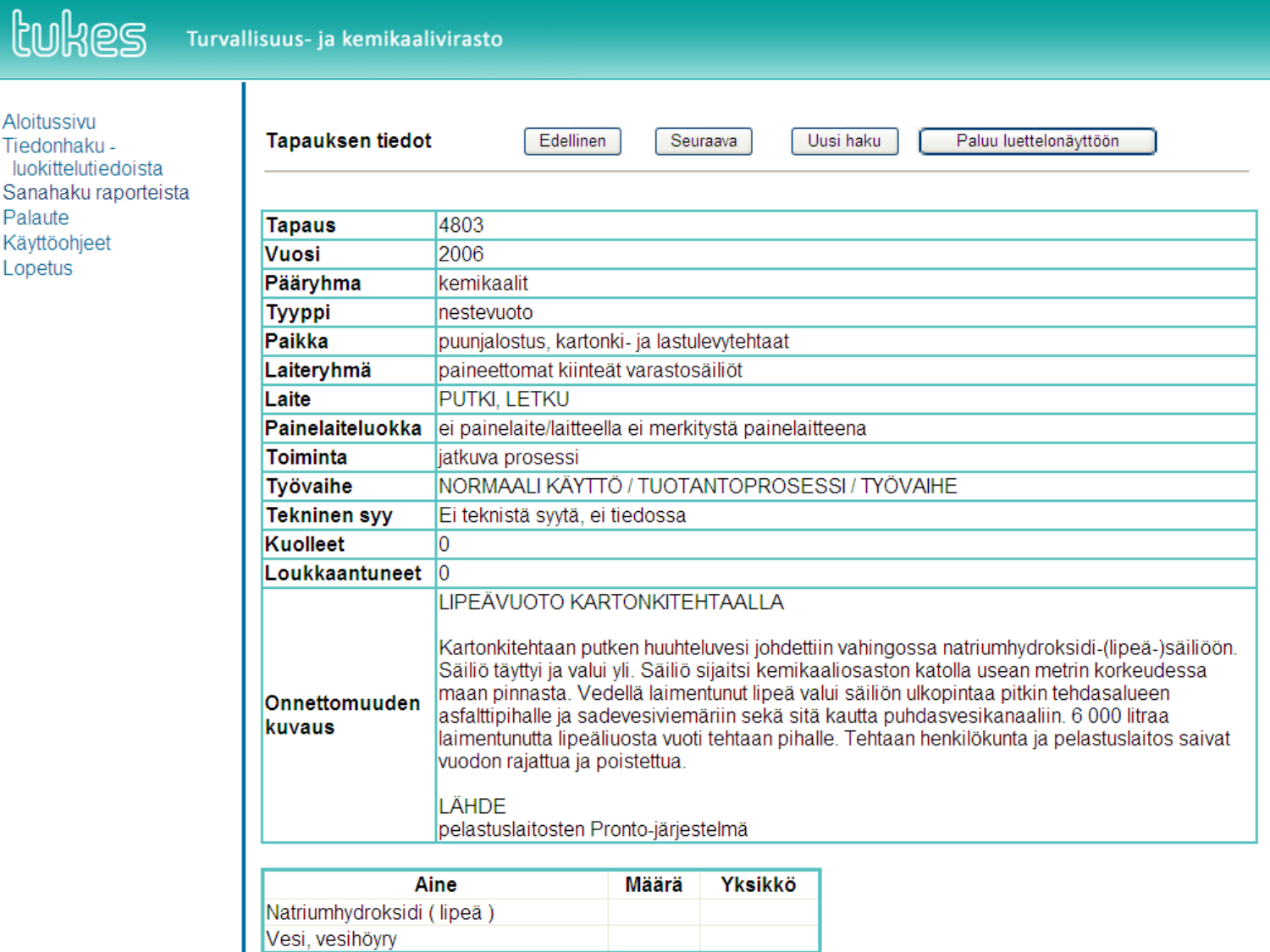# **Public accident information online**

•**FINNISH SAFETY AND CHEMICALS AGENCY (TUKES)**

Varo [http://varo.tukes.fi](http://varo.tukes.fi/)

•**FEDERATION OF ACCIDENT INSURANCE INSTITUTIONS (FAII)**

Totti <http://www.tvl.fi/totti>

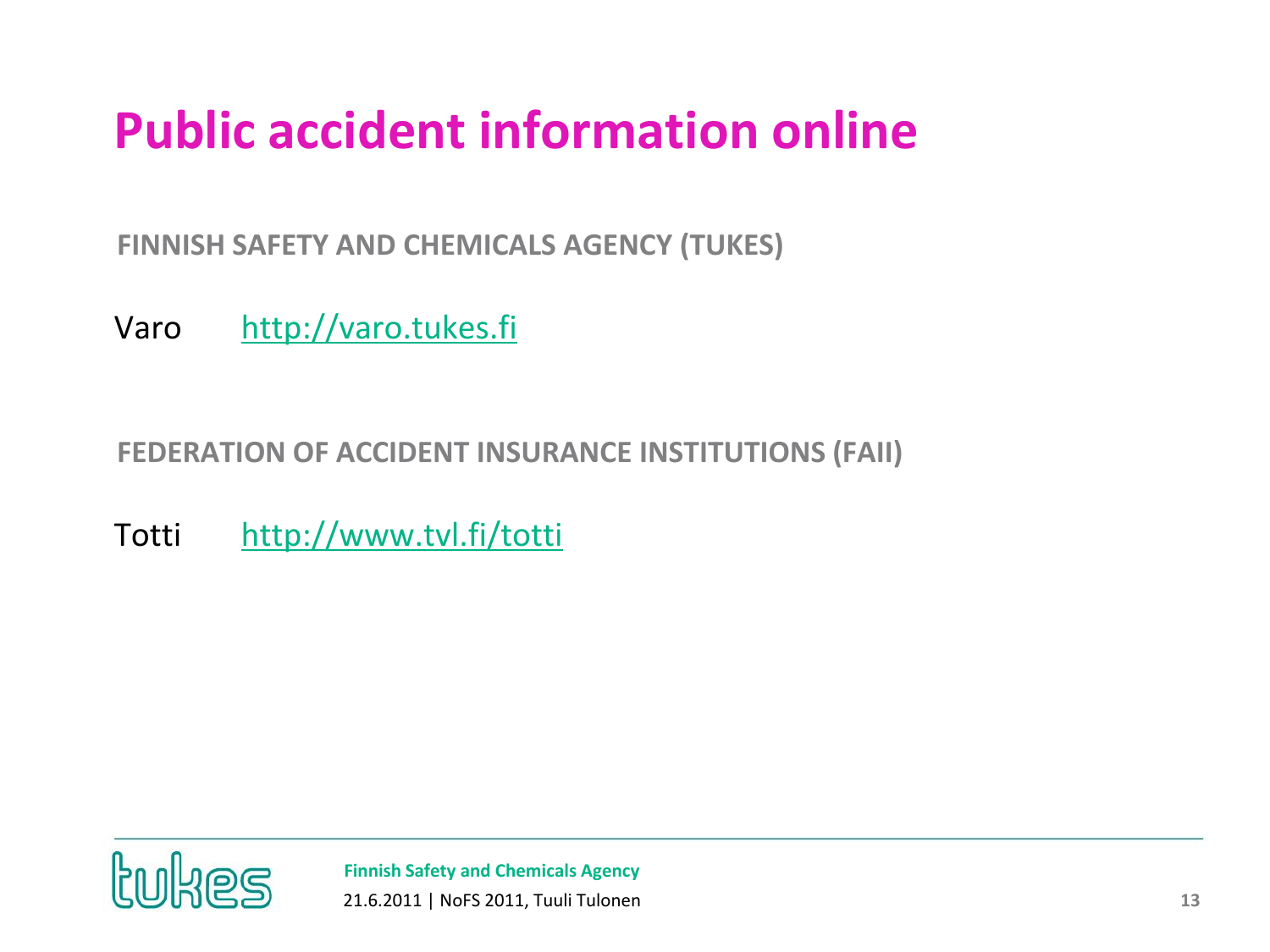# **Public accident information online**

•**FINNISH SAFETY AND CHEMICALS AGENCY (TUKES)**

Varo [http://varo.tukes.fi](http://varo.tukes.fi/)

#### •**FEDERATION OF ACCIDENT INSURANCE INSTITUTIONS**

Totti <http://www.tvl.fi/totti>

•**OCCUPATIONAL SAFETY AND HEALTH ADMINISTRATION**

TAPS <http://www.tyosuojelu.fi/fi/tapaturmaselostusrekisteri>